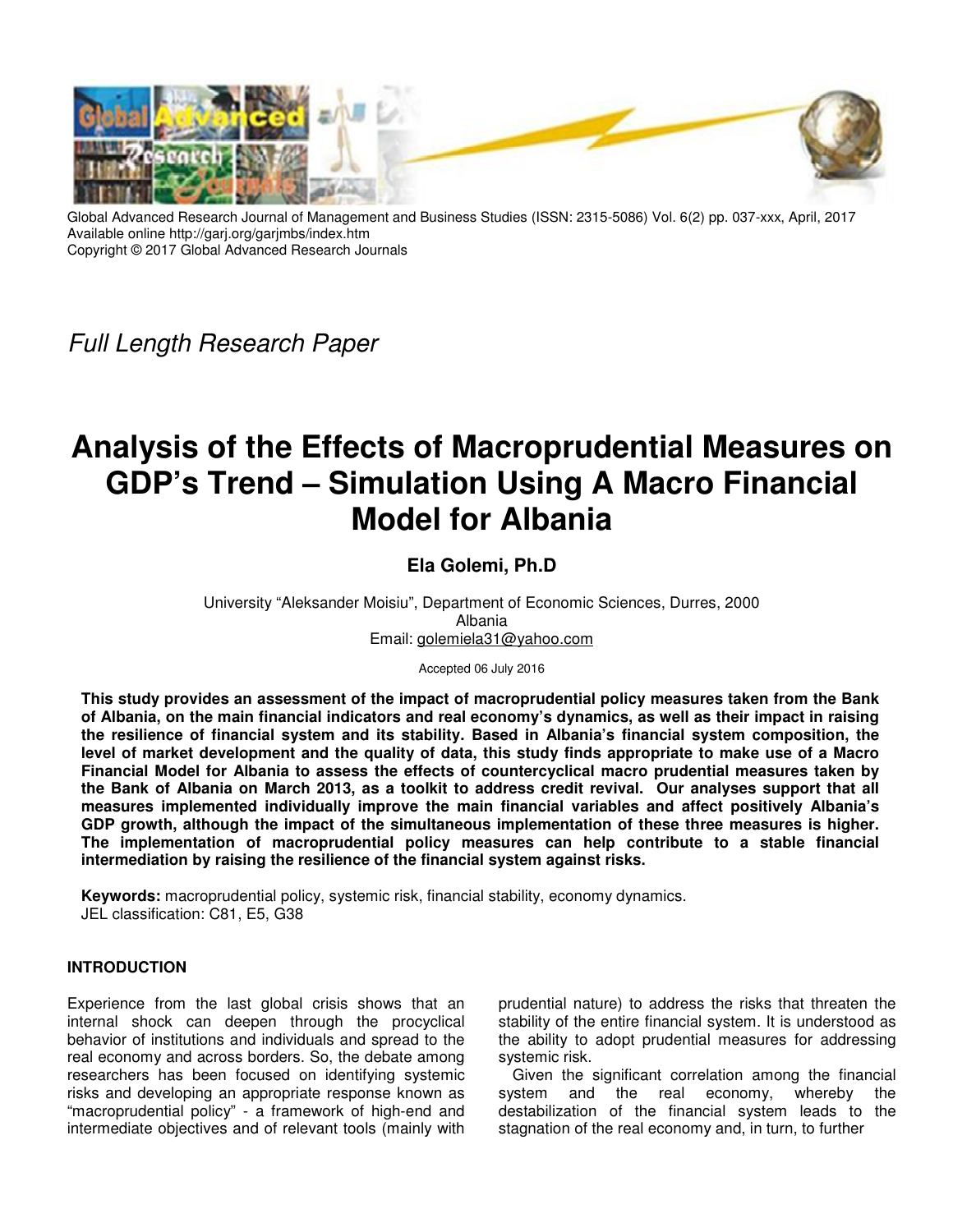destabilization of the financial system (Mishkin 2008); and given the important role of macroprudential policy to prevent further financial crisis and/or to reduce the impacts of a crisis, meaning at the same time to prevent and/or reduce the large costs on the public budget; this paper sought to focus on and explore this issue , by raising *the research question* :

#### *To what extend Macroprudential policy measures affect the real economy dynamics?*

Conventional macro stress testing fails to fully capture the interaction between the financial system and the real economy, assessing only the impact of a slowdown in the real economy on the financial system without taking into account the negative feedback loop. This research emphasizes the importance of the feedback effects and in order to evaluate the impact of financial regulations, such as macroprudential measures in Albania, it uses a macrofinancial model that incorporates the interrelation between the financial sector and the macroeconomic sector.

## **Literature Review**

Regarding the macroprudential tools, the discussion is also on-going. (Galati and Moessner 2011) point out that there have been investigated a range of possible macroprudential measures, without identifying a primary instrument or a standard taxonomy of instruments. (Weistroffer 2012) state that macroprudential tools (measures) are mainly derivations of microprudential tools that incorporate a system-wide perspective. In addition, one has to consider other macroeconomic tools that support financial stability. In fact, (Borio and Shim 2007), and (Caruana 2010), argue that prudential policies are not enough to achieve financial stability and that fiscal and monetary policies can help to mitigate the build-up of financial imbalances.

Macroprudential measures can be classified in various ways, which can also be overlapping (Galati and Moessner, 2011). One important distinction among them is linked with the two dimensions of the systemic risk, that is its time dimension and cross-sectional dimension. Some of the macroprudential tools linked with the time dimension feature, capturing the evolution of risk over time and targeting its procyclicality, include the countercyclical capital requirements, forward-looking statistical provisioning, practices related with valuation of collateral and maximum loan-to-value (LTV) ratios. Shin (2009) finds an important contribution of countercyclical capital requirements for banks, in moderating the fluctuations in their leverage and size of balance sheet.

Discussing the loan-loss provisioning, various authors have noticed its pro-cyclical behavior, being lower at times of credit booms and rising at times of distress (Borio *et al.*, 2001). Hence, referring to the case of Spain, Shin (2009) finds that forward-looking statistical provisioning, through its direct impact on capital, can reduce the lending ability of the bank during the capital buoyancy. Some of the macroprudential tools linked with the cross-sectional dimension focus on systemic risk arising by similar or common exposures arising from banks' balance sheet interlinkages. (Galati and Moessner 2011) find out that those measures target the bank's capital and/or the amount of short-term debt in relation to bank's total liabilities. These vulnerabilities spillover to the rest of the system through credit chains, payment and settlement systems or bank runs which are triggered also by the asymmetric information and the inability to distinguish solvent from insolvent institutions (Galati and Moessner, 2011). More specific macroprudential tools in this case, are those known as *net stable funding ratio* and *liquidity coverage ratio* (BIS, BCBS, 2010), targeting the maturity structure of banks' balance sheets.

Another distinction of macroprudential tools is whether they are applied based on rules or discretion (Borio and Shim 2007). By making an analogy to monetary policymaking, rule-based macroprudential tools can offer accountability, transparency and efficacy (Galati and Moessner,2011). On the other hand, discretion-based tools can prove to be time-inconsistent. Referring to the work of (Goodhart 2004), (Galati and Moessner 2011) find that loan loss provisions, capital requirements and surcharges, or loan-to-value ratios can be designed in a rule-based way. As examples of discretionary tools (Galati and Moessner 2011) mention supervisory reviews or warnings, in the form of speeches or reports targeting the build-up of risk in the system.

Another distinction between macroprudential tools is whether they represent quantity or price restrictions. Examples of price restrictive tools are measures that act as a "tax" on variable margins, i.e. on the difference between liquid assets and short-term liabilities. Examples of quantity restrictive tools include the net funding ratio of a bank (BIS, BCBS, 2009). (Perotti and Suarez 2011) find that such tools may be used to target different incentives for risk creation. Their analysis suggests that combining "price" and "quantity" macroprudential tools may be desirable to better manage systemic risk externalities and control risk's appetite of banks. (Galati and Moessner 2011) confirm that some studies make another classification of macroprudential tools, in the context of industrial or emerging market countries. Interestingly, they find that some emerging market countries have been using macroprudential tools, without calling them by this name (McCauley, 2009, as referred by Galati and Moessner, 2011).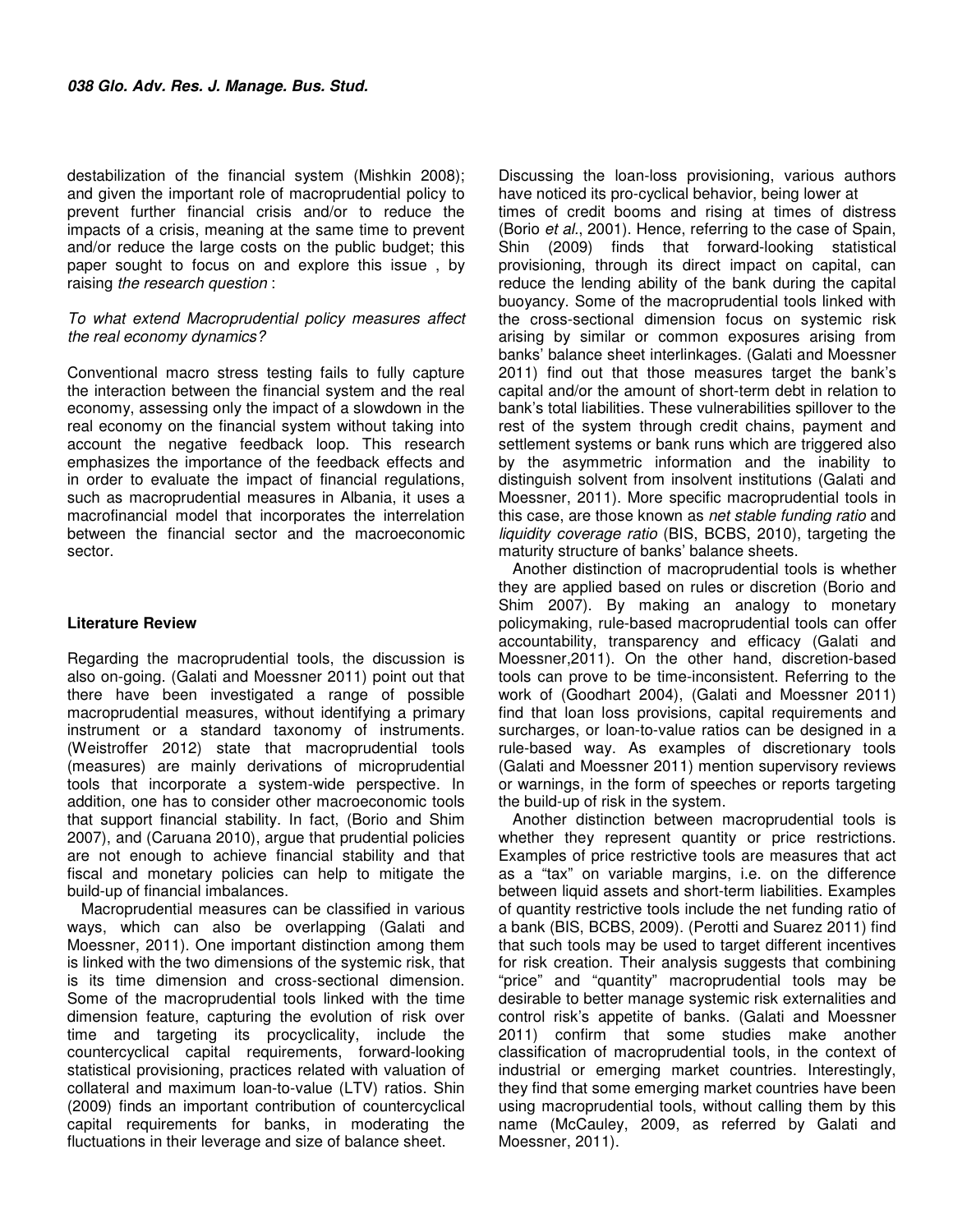

**Figure 1:** Mapping tools to objective : structural dimension Source: IMF

### **DATA AND METHODOLOGY**

To analyze the impact on the macro economy landscape, of using macro prudential policy measures to directly affect the financial system, it is necessary to use a model that incorporates the feedback loop between the financial sector and real economy. The Macro Financial Model (MFM) from (Dushku and Kota 2012) that it is used in this study is a small and medium-sized structural model, comprising two sectors, a financial sector introducing mainly by banking sector in Albania, and some macroeconomic variables. The Model focuses the banks' soundness in the Albanian financial system. To these banks, the Model provides a quantitative framework for assessing the transition mechanism of different shocks to banks' balance sheets, taking in consideration the macro credit risk, the interaction between banks and feedback credit risk, the interaction between banks and feedback<br>loop displayed in two sides of balance sheet (assets & liabilities). *The MFM is a model that explicitly incorporates the feedback loop between the financial between sector and the real economy* in Albania. Albania. Through this mechanism, it allows to know how the banks act to macroprudential measures and how this shock is transmitted in real economy through GDP trends. To analyze the impact on the macro economy landscape,<br>of using macro prudential policy measures to directly<br>affect the financial system, it is necessary to use a model<br>that incorporates the feedback loop between the financ **METHODOLOGY**<br>
the impact on the macro exconony landscape.<br>
the impact on the dynamic means of purelent and the eight of the eight of the eight of the eight of the eight of the eight of the interest and the corporation,<br>

The Macro Financial Model (MFM) has in total 49 financial and macroeconomic variables. The MFM emphasizes the importance of financial activities, where 40 variables being included in the financial sector, and variables are included in macroeconomic sector. mechanism, it allows to know how the banks act to<br>macroprudential measures and how this shock is<br>transmitted in real economy through GDP trends.<br>The Macro Financial Model (MFM) has in total 49<br>financial and macroeconomic v

Among total 35 equations of the model, eight are behavioral equations and the rest are identities equations. Estimation of the equations is based on regressions with fix effects, to account for the dynamic relationship at individual bank level, using the quarterly annualized growth rates as the main variables and we have paid attention to enter all variables as stationary variables in all behavioral equations. All the dates are quarterly from 2002T1 – 2014T3 . The estimated equations are :

equations, household and corporate lending volume<br>
is,<br>
lending interest rate equation,<br>
net interest income equation,<br>
credit risk equation,<br>
credit risk equation,<br>
portfolio risk ( or non-performing loans) equations<br>
eholds and bus

- lending interest rate equation,
- net interest income equation,
- credit cost equation,
- credit risk equation,

• portfolio risk ( or non-performing loans) equations for households and business

Using statistical software E-views 7.2, with panel data, observing banks several time it is analyzed the linear relationship between endogenous variables and explanatory variables, or exogenous variables. A general approximation of a multiple linear regression for banks i = 1, 2, 3  $\dots$ , N, who is observed at several time periods  $t=$ 1, 2, 3…, N is given as below : data, observing banks several time it is analyzed the linear relationship between endogenous variables arexplanatory variables, or exogenous variables. A gener approximation of a multiple linear regression for banks i 1, 2

Where:

 $Y_{it}$  is the dependent variable,

 $x'_{it}$  is a K-dimensional row vector of explanatory variables<br>excluding the constant ;<br> $\alpha$  is the intercept;<br> $\beta$  is a K-dimensional column vector of parameters ;<br> $c_i$  is an individual-specific effect and<br> $u_{it}$  is an i excluding the constant ;

**Y**<sub>it</sub> =  $\alpha$  +  $\mathbf{x}'$ <sub>it</sub>  $\beta$  +  $\mathbf{c}_i$  +  $\mathbf{u}_{it}$ 

 $\alpha$  is the intercept;

β is a K-dimensional column vector of parameters ;

- $c_i$  is an individual-specific effect and
- $u_{it}$  is an idiosyncratic error term.

The linear regression is estimated based on the so called balanced bank **i**, in all times period **t**.

The **T** observations for individual **i** can be summarized as follows:

$$
y_i\!=\!\begin{bmatrix}y_{i1}\\ y_{it}\\ y_{iT}\end{bmatrix}_{T_{x1}}& X_i\!=\!\begin{bmatrix}x'_{i1}\\ x'_{it}\\ x'_{iT}\end{bmatrix}_{T_{xK}}& u_i\!=\!\begin{bmatrix}u_{i1}\\ u_{it}\\ u_{iT}\end{bmatrix}_{T_{x1}}
$$

NT observations for all banks and time periods are NT presented as :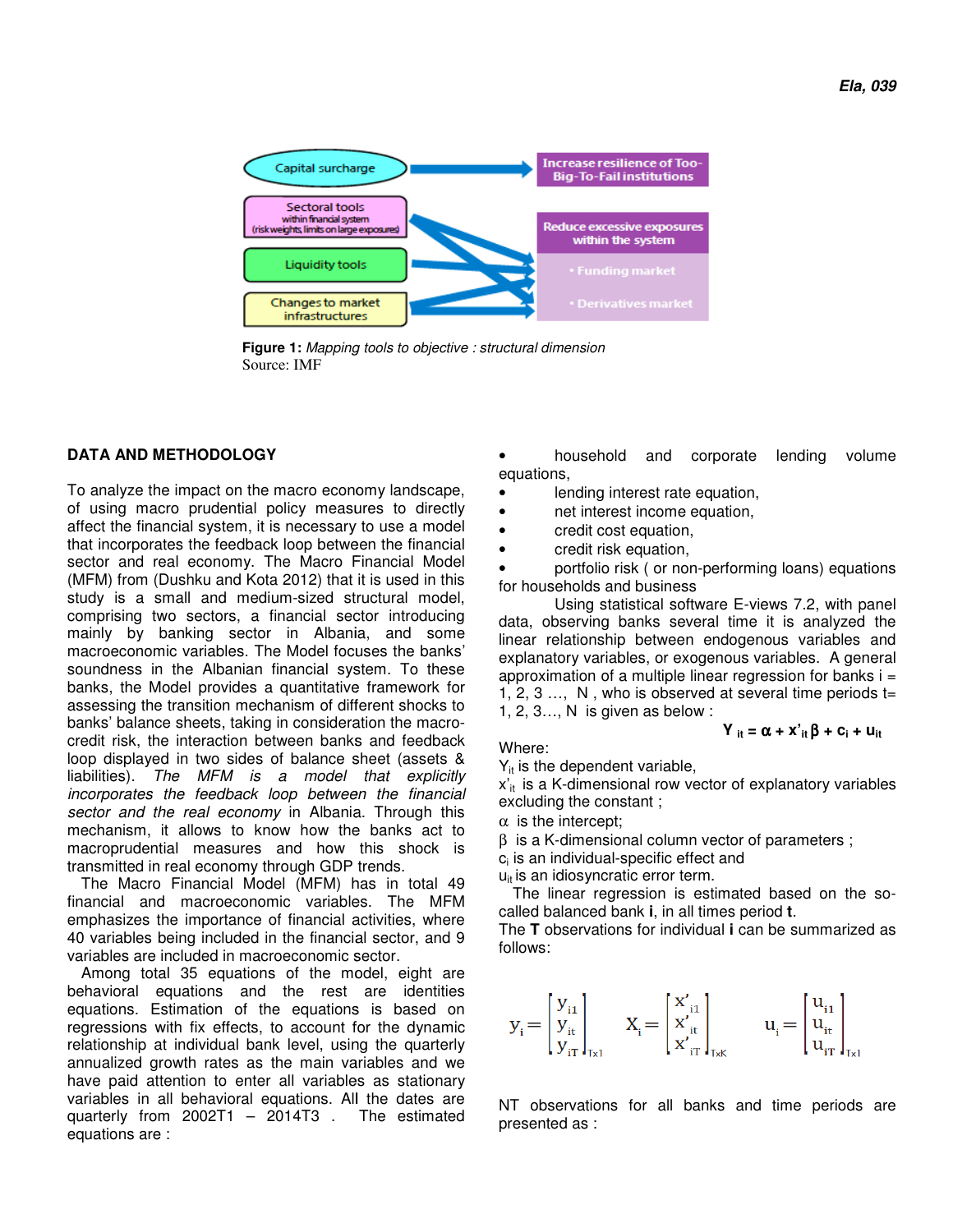

**Figure 2**: Results of the Scenario of measures' combination

$$
Y = \begin{bmatrix} y_i \\ y_i \\ y_N \end{bmatrix}_{NTx} \qquad X = \begin{bmatrix} X_1 \\ X_i \\ X_N \end{bmatrix}_{TxK} \qquad u_i = \begin{bmatrix} u_1 \\ u_i \\ u_N \end{bmatrix}_{NTx}
$$

Data generation process (DGP) is described by Data generation process (DGP) is described by<br>linearity and independence, while idiosyncratic error term

**uit** is assumed uncorrelated with the explanatory variables of the same individual. There are chosen to estimate fixed versus random effect equations, to see how the main relationships variables vary across individuals at the same point in time, and possibly o time for all banks all together. Due to the lower (crosssection) banks number than the number of the period we section) banks number than the number of the period w<br>use in the model, we have been oriented towards fixed $u_{it}$  is assumed uncorrelated with the explanatory variables of the same individual. There are chosen to estimate fixed versus random effect equations, to see how the main relationships variables vary across individuals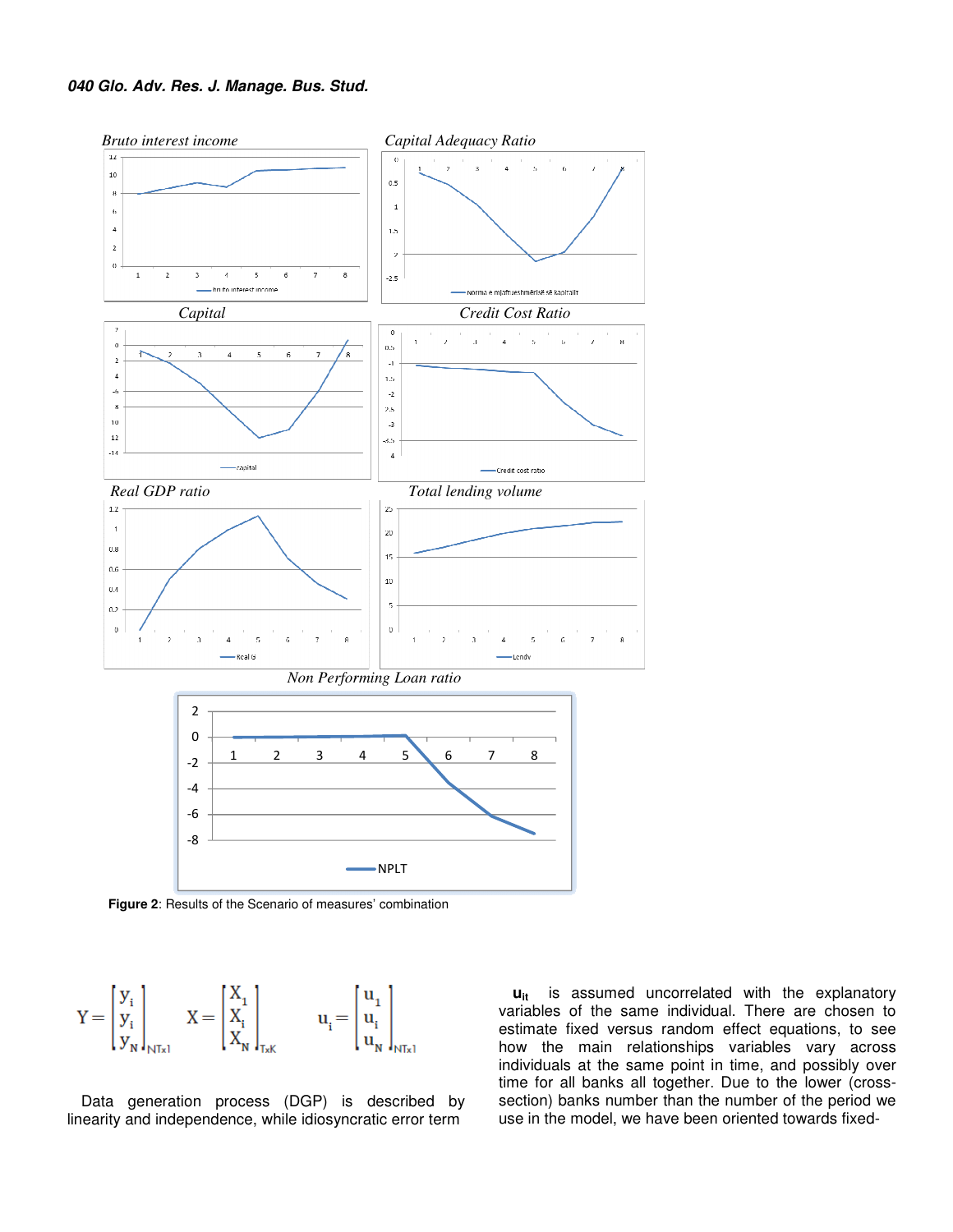effects regressions, by not considering GMM models.

#### **SIMULATIONS AND RESULTS**

Regarding the macroprudential measures taken from the Bank of Albania, through the Macro Financial Model for Albania, this paper analyses the impact that three instruments from the package of macroprudential measures have on the main financial and real indicators, and the impact of the three measures used jointly. The simulations analysis is the way to evaluate the performance of these measures, by observing the reactions of all endogenous variables and feedback loop between financial and macroeconomic sectors. Generation of the baseline (The baseline is the behavior of variables when no policy measures are used<sup>)</sup> - current level of endogenous variables, determined according to the assessed equations and the connections provided in the model, with assumption that exogenous variables have a determined value and behavior and all other exogenous shocks are equal to zero. The simulations results for the entire banking system are given as the differences between the simulation results and the baseline, expressed as a percentage or in base points. As shocks results are taken within the sample, the deviations of scenarios from the model baseline bears also their current behavior during the period of assessing the equations in the model.

#### **Assumptions** :

Combination of :

• increase of total credit stock by 10% for a period of two years ;

• general reduce of regulatory liquidity indicator by 5%;

• increase of provision by 10%, from credit restructuring in regular categories

The impact of a combination of all three measures causes a significant rise of lending volume by an average of 17.84% during first year and 21.73% during the second year. Credit cost ratio is reduced by an average of 1.8 percentage points during eight quarters and capital adequacy ratio is shrunk by an average of 0.84 pp and 1.57pp during first and second year respectively. Impact on the GDP is on average 0.7 pp during second year.

#### **DISCUSSION OF THE RESULTS**

The increase of total lending by 4% and 10% causes the improvement of NPL rate by an average of 0.81 and 1.54

percentage points; the increase of the Real GDP rate respectively by an average of 0.22 and 0.42 percentage points during eight quarters ; and slight increase of capital adequacy ratio by an average of 0.049 percentage points in case of credit growth by 10% for two years.

The general decrease by 5% of the regulatory liquidity indicator, as per banks' risk profile will be associated with improvement of the NPL ratio by an average of -0.79 pp during two years ; slight decrease of Capital Adequacy ratio by an average of -0.24pp; and improvement of real GDP rate of 0.3 pp during eight quarters.

The increase of 10% of provisions for credit restructuring when it is considered as a good credit – does not have any impact on real GDP ratio. This measure serves mainly to prevent further deterioration of credit quality.

The combination of all three measures impact positively Real GDP growth by an average of 0.62pp during eight quarters; Lending volume and Total assets by an average of 19.7% and 9.64% respectively. CAR decreases on average by 1.10 pp during eight quarters.

#### **CONCLUSION**

As most of the theories conclude, a primary objective of macroprudential policy measures is to increase the resistance of the financial system to shocks and ensure financial stability. Given the significant interaction between the financial sector and the macroeconomic one, this study emphasizes the high economic costs of financial instability. The package of macroprudential measures undertaken by the Bank of Albania, beyond addressing the considerable slowdown in crediting and the worsening quality of credits given, considered increasing the resilience of the financial system to shocks from different grounds, that is eliminating risk from financial crisis.

As a general conclusion, a single macroprudential policy measure has a slight positive affect on financial and economic variables, but their role is not ideal. While using multiple macroprudential policy measures is a better alternative, because of their significant positive impact on main financial and economic variables and the ability to maintain the efficiency of policy measures by responding to the multiple source of risks.

The performance of NPL and CAR indicators shows that the package of measures addressed also the resistance of financial system to shocks, the parameters of NPL and CAR stand in good levels compared to their current respectively regulatory thresholds.

#### **REFERENCES**

BIS, BCBS (2010). Basel III: *International Framework for Liquidity Risk Measurement, Standards and Monitoring,* Bank for International